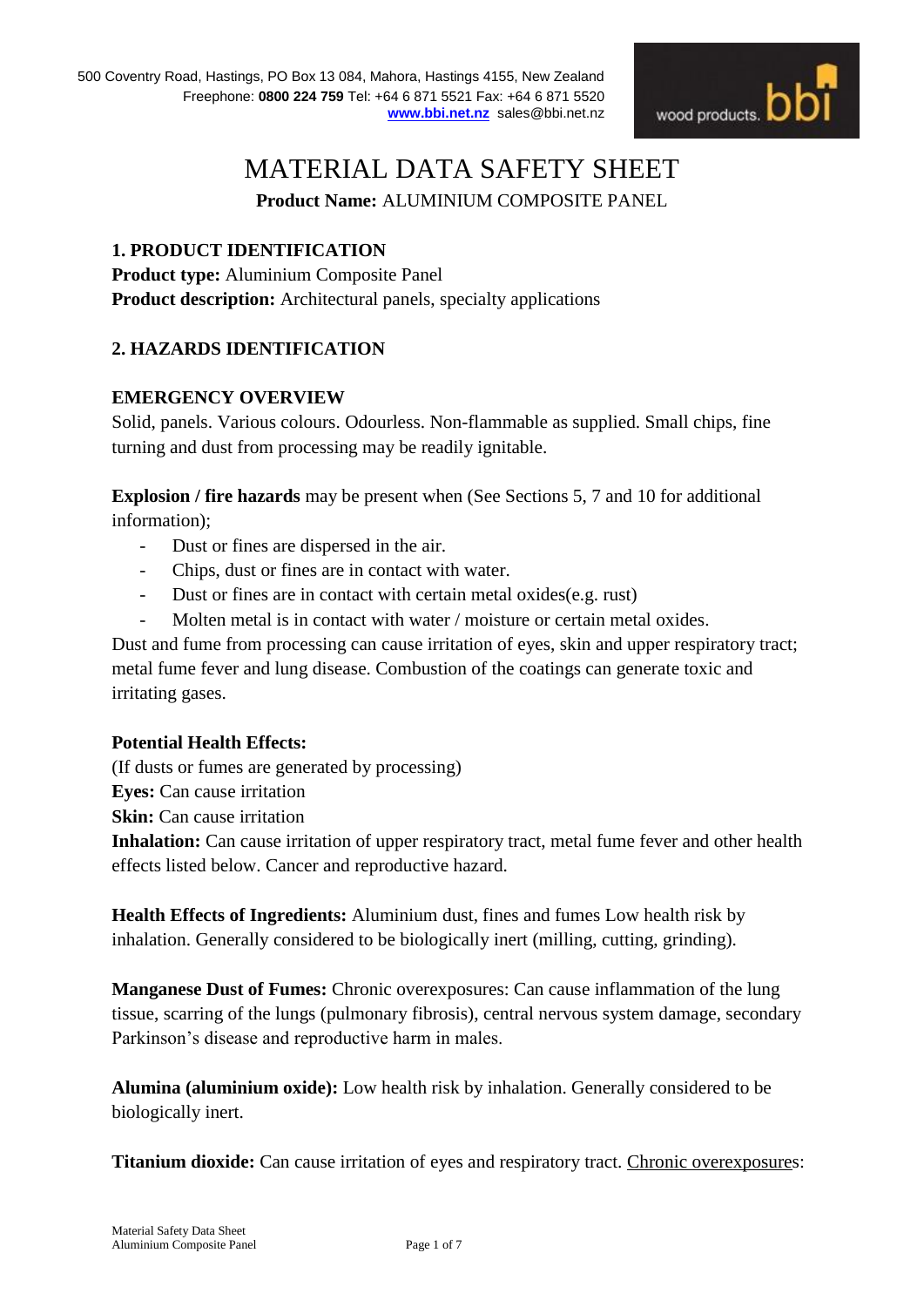## Can cause chronic bronchitis

**Cobalt:** Can cause irritation of eyes, skin and respiratory tract. Skin contact: Can cause allergic reactions. Acute and chronic overexposures: Can cause respiratory sensitization, asthma, scarring of the lungs (pulmonary fibrosis) and damage to the heart muscle (cardiomyopathy).

**Antimony and Antimony Trioxide:** Can cause irritation of eyes, skin, mucous membranes and upper respiratory tract. Acute overexposures: Can cause fever, chills, shortness of breath and malaise (metal fume fever). Chronic overexposures: Can cause dermatitis, ulcers in the mouth, chemical pneumonia, lung damage, liver damage and kidney damage. Ingestion: Can cause abdominal cramps, diarrhea, dizziness, abnormal heart rhythm (arrhythmia) and death.

**Nickel Dust and Fumes:** Can cause irritation of eyes, skin and respiratory tract. Eye contact: Can cause inflammation of the eyes and eyelids (conjunctivitis). Skin contact: Can cause sensitization and allergic contact dermatitis. Chronic overexposures: Can cause perforation of the nasal septum, inflammation of the nasal passages (sinusitis), respiratory sensitization, asthma and scarring of the lungs (pulmonary fibrosis). Nickel compounds: Associated with lung cancer, cancer of the vocal cords and nasal cancer.

**Chromium dust:** Can cause irritation of eyes, skin and respiratory tract. **Chromium and trivalent chromium.**

**Hexavalent Chromium (Chrome VI)** can cause irritation of eyes, skin and respiratory tract. Skin contact: Can cause irritant dermatitis, allergic reactions and skin ulcers. Chronic overexposures: Can cause perforation of the nasal septum, respiratory sensitization, asthma, fluid in the lungs (pulmonary edema), lung damage, kidney damage, lung cancer, nasal cancer and cancer of the gastrointestinal tract.

**Carbon Black:** Can cause mechanical irritation of eyes, skin and upper respiratory tract. Chronic overexposures: Can cause chronic bronchitis and lung disease.

**Lead Dust of Fume:** Can cause irritation of eyes and upper respiratory tract. Acute overexposures: Can cause nausea and muscle cramps. Chronic overexposures: Can cause weakness in the extremities (peripheral neuropathy), abdominal cramps. Chronic overexposures: Can cause weakness in the extremities (peripheral neuropathy), abdominal cramps and other gastrointestinal tract effects, kidney damage, liver damage, central nervous system damage, damage to blood forming organs, blood cell damage and reproductive harm. Can cause reduced fertility and fetal toxicity in pregnant women.

**Silica, amorphous:** Acute overexposures: Can cause dryness of eyes, nose and upper respiratory tract.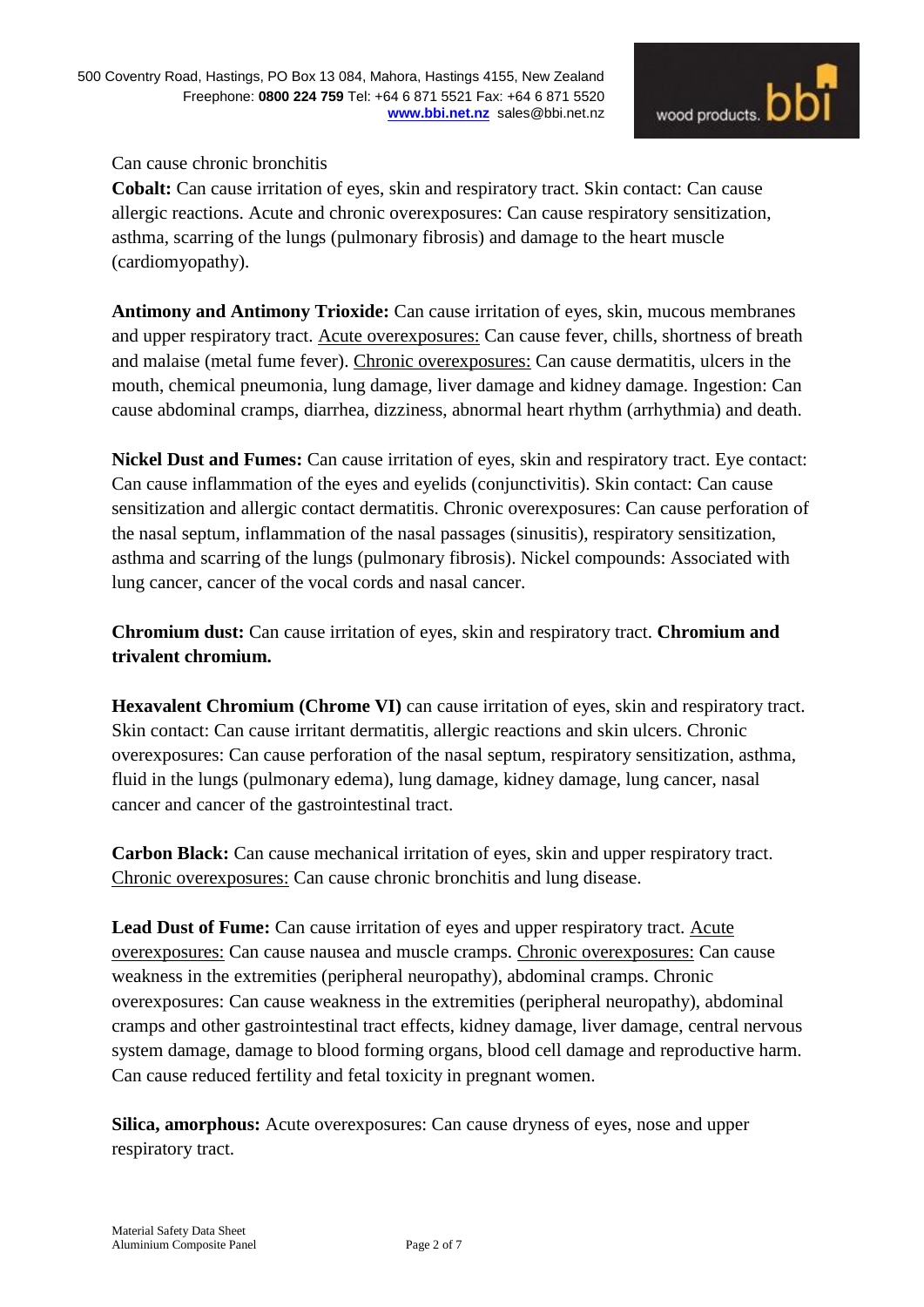

## **IARC Classification Definitions:**

**Group 1:** the agent is carcinogenic to humans. There is sufficient evidence that a causal relationship existed between exposure to the agent and human cancer.

**Group 2B:** The agent is possibly carcinogenic to humans. Generally includes agents for which there is limited evidence in the absence of sufficient evidence in experimental animals.

#### **Medical Conditions Aggravated By Exposure to the Product:**

Asthma, chronic lung disease, skin rashes and secondary Parkinson's disease.

## **3. COMPOSITION/INFORMATION ON INGREDIENTS**

| Component                    | <b>Percent</b> |
|------------------------------|----------------|
| <b>Aluminium Face Sheets</b> | -              |
| Aluminium                    | $30 - 60$      |
| Manganese                    | $\leq$ 1       |
| Thermoplastic polymer        | <60            |
| Aluminium oxide              | <25            |
| Petroleum distillates        | $\leq 4$       |
| Titanium compounds           | $\leq$ 2       |
| Cobalt compounds             | $\leq$ 2       |
| Antimony compounds           | $\leq$ 1       |
| Nickel compounds             | $\leq$ 1       |
| Chromium compounds           | $\leq$ 1       |
| Carbon black                 | $\leq$ 1       |
| Silica, amorphous            | $\leq$ 1       |
| Lead compounds               | $\leq$ 1       |

#### **Component Related Regulatory Information:**

This product may be regulated, have exposure limits or other information identified as the following: Cobalt; Nickel, Inorganic compounds, insoluble; Nickel insoluble compounds, Chromium (section 3) Compound; Chromium (section 6) compounds (certain water insoluble forms); chromium (section 6) compounds-water soluble; Chromates; Antimony; Lead chromate; Silica fume (amorphous); Manganese compounds, n.o.s.

#### **Component Information:**

Additional compounds which may be formed during processing or recycling are listed in Section 8.

#### **4. FIRST AID MEASURES**

**Eyes:** Flush eyes with plenty of water or saline for at least 15 minutes. Consult a physician.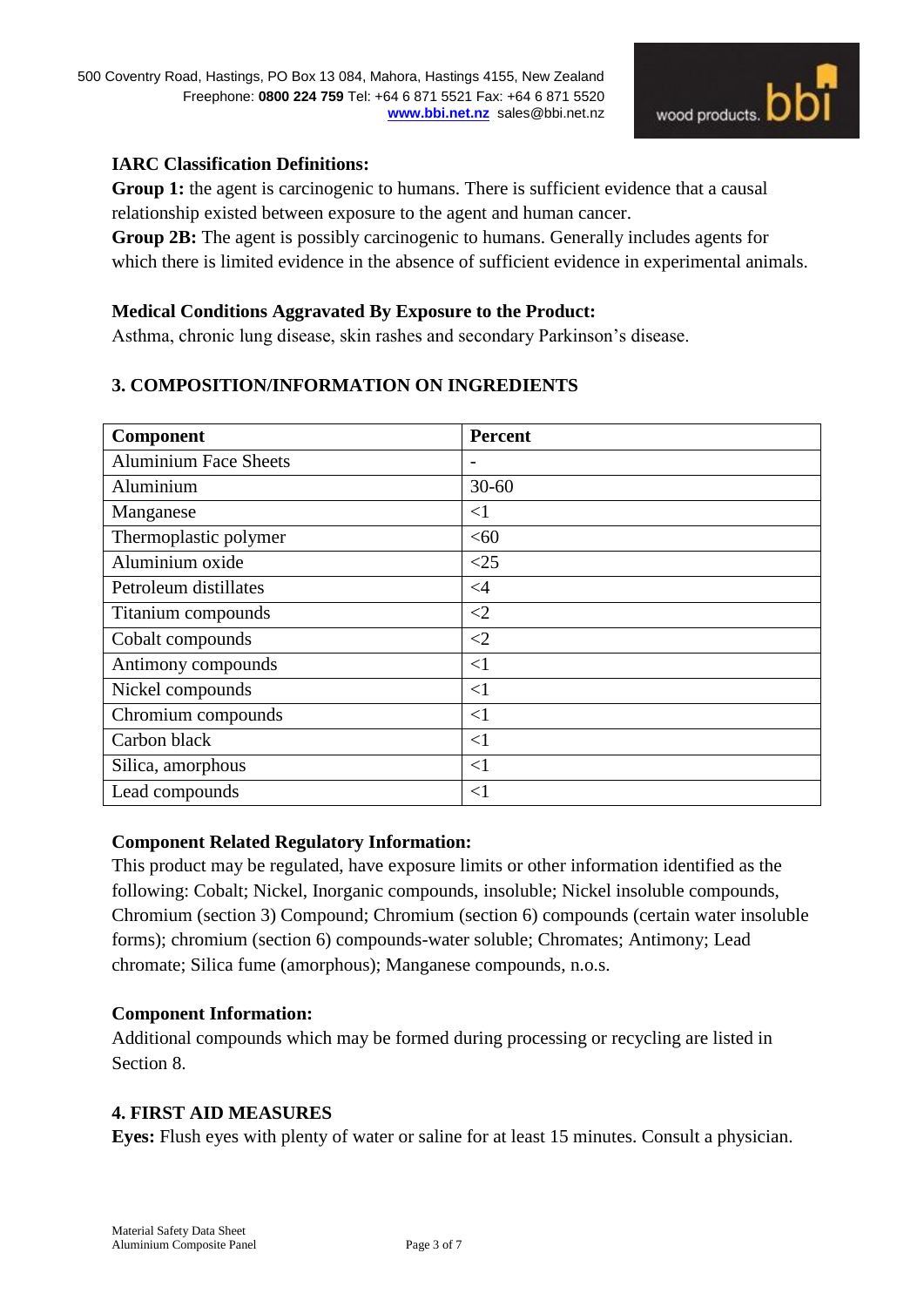

**Skin:** Wash skin with soap and water for at least 15 minutes. Consult a physician if irritation persists.

**Inhalation:** Remove to fresh air. If unconscious or severely injured, check for clear airway, breathing and presence of pulse. Perform CPR if there is no pulse or respiration. Consult a physician.

# **5. FIRE FIGHTING MEASURES**

## **Flammable Properties**

This Product does not present fire or explosion hazards as shipped. Small chips, turnings, dust and fines from processing may be readily ignitable.

## **Fire / Explosion**

May be a potential hazard under the following conditions:

- Dust or fines dispersed in the air can be explosive. Even a minor dust cloud can explode violently.
- Chips, dust or fines in contact with water can generate flammable / explosive hydrogen gas. Hydrogen gas could present an explosion hazard in confined or poorly ventilated spaces.
- Dust or fines in contact with certain metal oxides (e.g., rust). A thermite reaction, with considerable heat generation, can be initiated by a week ignition source.
- Molten metal in contact with water / moisture or other metal oxides (e.g., rust). Moisture entrapped by molten metal can be explosive. Contact of molten aluminium with other metal oxides can initiate a thermite reaction.

# **Extinguishing Media**

Use Class D extinguishing agents on dusts, fines or molten metal. Use coarse water spray on chips and turnings. DO NOT USE: Halogenated agents on small chips, dusts or fines. Water around molten metal.

# **Fire Fighting Equipment / Instructions**

Fire fighters should wear NIOSH approved, positive pressure, self-contained breathing apparatus and full protective clothing when appropriate.

## **6. ACCIDENTAL RELEASE MEASURES**

## **Small / Large Spill**

Collect scrap for recycling. If molten: Contain the flow using dry sand or salt flux as a dam. Do not use shovels or hand tools to halt the flow of molten aluminium. Allow the spill to cool before re-melting as scrap.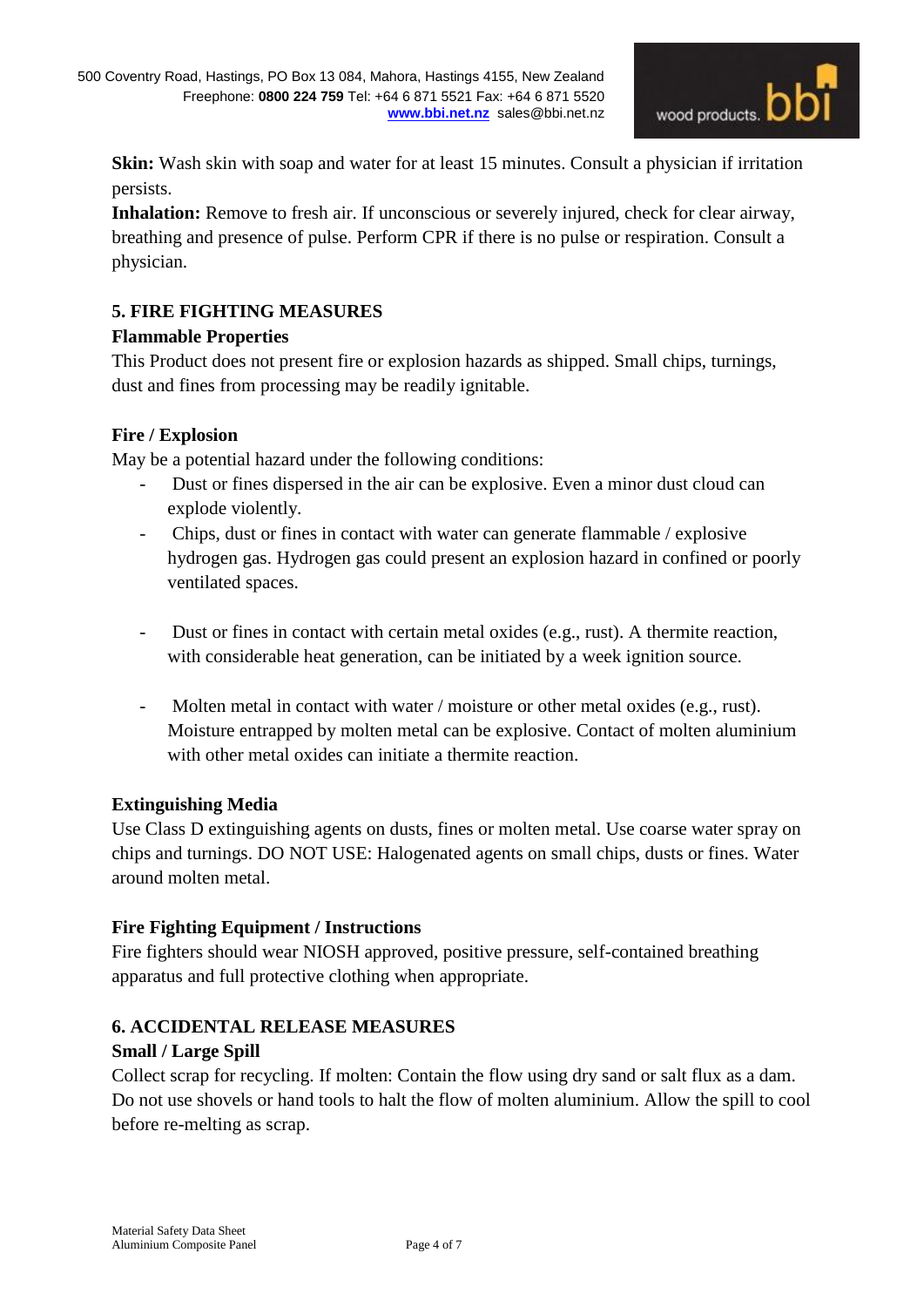

## **7. HANDLING AND STORAGE**

## **Handling / Storage**

Avoid generating dust. Avoid contact with sharp edges or heated metal. Hot and cold aluminium are not visually different.

## **Requirements for Processes Which Generate Dusts or Fumes**

If processing of these products includes operations where dust or extremely fine particulate is generated. Cover and reseal partially empty containers. Use non-sparking handling equipment. Provide grounding and bonding where necessary to prevent accumulation of static charges during dust handling and transfer operations.

Local ventilation and vacuum systems must be designed to handle explosive dusts. Dry vacuums and electrostatic precipitators must not be used. Dust collection systems must be dedicated to aluminium dust only and should be clearly labelled as such. Do not co-mingle fines of aluminium with fines of iron, iron oxide (rust) or other metal oxides.

Do not allow chips, fines or dust to contact water, particularly in enclosed areas.

Avoid all ignition sources. Good housekeeping practices must be maintained.

## **Requirements for Re-melting of Scrap Material and /or Ingot**

Molten metal and water can be an explosive combination. The risk is greatest when there is sufficient molten metal to entrap or seal off the water. Water and other forms of contamination on or contained in scrap or re-melt ingot are known to have caused explosions in melting operations. While the products may have minimal surface roughness and internal voids, there remains the possibility of moisture contamination or entrapment. If confined, even a few drops of water can lead to violent explosions.

All tooling and containers which come in contact with molten metal must be preheated or specially coated and rust free. Moulds and ladles must be preheated or oiled prior to casting. Any surfaces that may contact molten metal (e.g., concrete) should be specially coated.

Drops of molten metal in water (e.g. from plasma arc cutting), while not normally an explosion hazard; can generate enough flammable hydrogen gas to present an explosion hazard. Vigorous circulation of the water and removal of the particles minimize the hazards.

#### **During melting operations, the following minimum guidelines should be observed:**

- Inspect all materials prior to furnace charging and completely remove surface contamination such as water, ice, snow, deposits of grease and oil or other surface contamination resulting from weather exposure, shipment, or storage.
- Store materials in dry, heated areas with any cracks or cavities pointed downwards.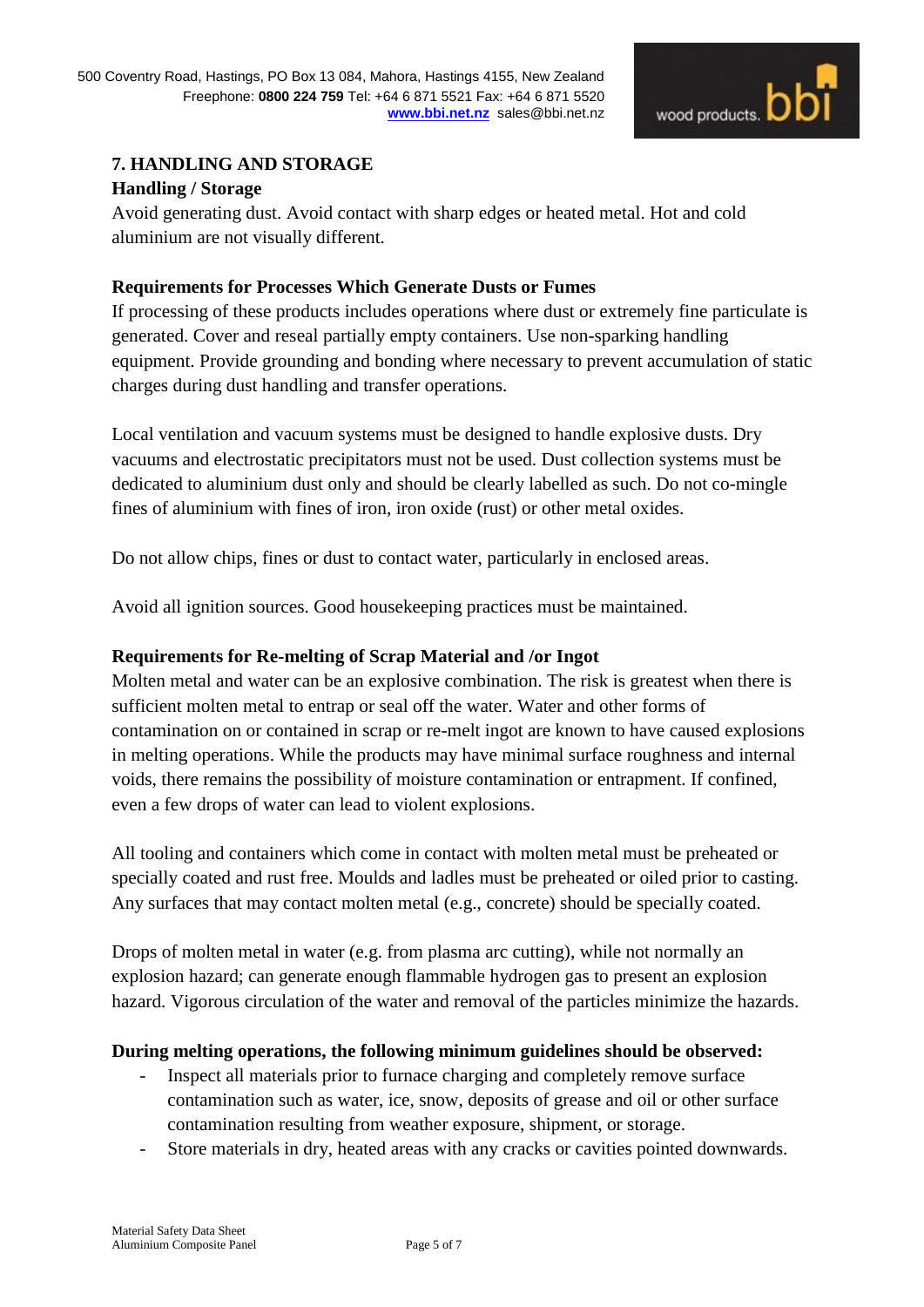

- Preheat and dry large or heavy items such as ingot adequately before charging into a furnace containing molten metal. This is typically done by use of a drying oven or homogenizing furnace. The drying cycle should bring the internal metal temperature of the coldest item of the batch to 400℃ and then hold at that temperature for 6 hours.

## **8. EXPOSURE CONTROLS/PERSONAL PROTECTION**

## **Engineering Controls**

Use with adequate explosion-proof ventilation to meet the limits listed in Section VIII, exposure Guidelines.

## **Personal Protective Equipment**

## **Respiratory Protection**

Use NIOSH-approved respiratory protection as specified by an Industrial Hygienist or other qualified professional if concentrations exceed the limits listed is Section 8, Exposure Guidelines.

## **Eye Protection**

Wear safety glasses/goggles to avoid eye contact.

#### **Skin Protection**

Wear appropriate gloves to avoid any skin injury.

#### **General**

Sampling to establish lead exposures is advised where exposures to airborne particulate or flumes are possible.

Personnel who handle and work with molten metal should utilize primary protective clothing like face shields, fire resistant topper's jackets, leggings, spats and similar equipment to prevent burn injuries. In addition to primary protection, secondary or day-to-day work clothing that is fire resistant and sheds metal splash is recommended for use with molten metal.

## **9. PHYSICAL AND CHEMICAL PROPERTIES**

**Physical State:** Solid panels **Appearance:** Various colours **Boiling Point:** Not applicable **Melting Point:** Aluminium: 660℃ Plastic 108~ 126℃ **Vapour Pressure:** Not applicable **Vapour Density:** Not applicable **Solubility in water:** None **Specific Gravity:** See Density **Density: Range:** generally 0.93-0.96 g/cm3 **pH Level:** Not applicable